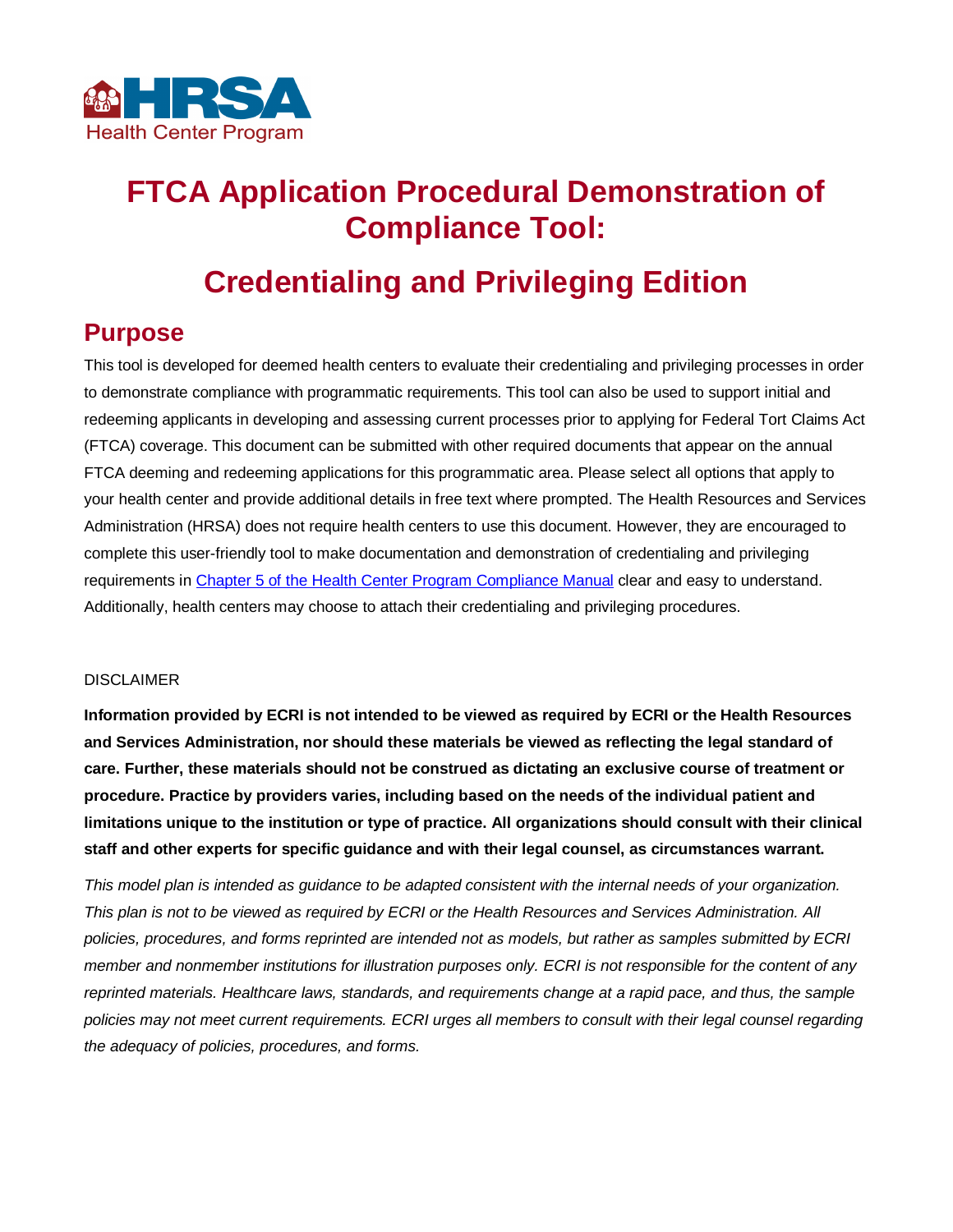

Name of health center:

Location:

Contact name:

Contact phone and email:

## **Staffing Types**

The health center checks relevant state laws and practice acts to determine whether staff qualify as licensed independent practitioners (LIPs), other licensed or certified practitioners (OLCPs), or other clinical staff (OCS). The health center utilizes the following staff types (select all that apply):

 $\Box$  LIPs (e.g., physician, dentist, nurse practitioner, nurse-midwife, physician assistant, psychiatrists) Please specify LIPs utilized by the health center:

☐ OLCPs (e.g., registered nurse, licensed practical nurse, social worker, certified medical assistant, certified dental assistant, dental hygienist) Please specify OLCPs utilized by the health center:

 $\Box$  OCS providing services on behalf of the health center (e.g., medical assistants, dental assistants, or community health workers in states, territories, and jurisdictions that do not require licensure or certification) Please specify OCS utilized by the health center:

Please provide any other information about staffing types, including state-specific laws or regulations regarding which staff qualify as LIPs, OLCPs, or OCS:

## **Time Frame**

**Initial credentialing:** The health center conducts initial credentialing and privileging prior to the provider beginning work in the health center.

**Renewal of credentials and privileges:** Credentials and privileges are renewed on the following time frame:

☐ Every year

□ Every two years

 $\Box$  Other – please specify:

If "Other" was selected, please provide detailed information regarding the organization's renewal time frame:

Renewal is initiated at least **with the expiration** of current credentials and privileges.

☐ 30 days

☐ 60 days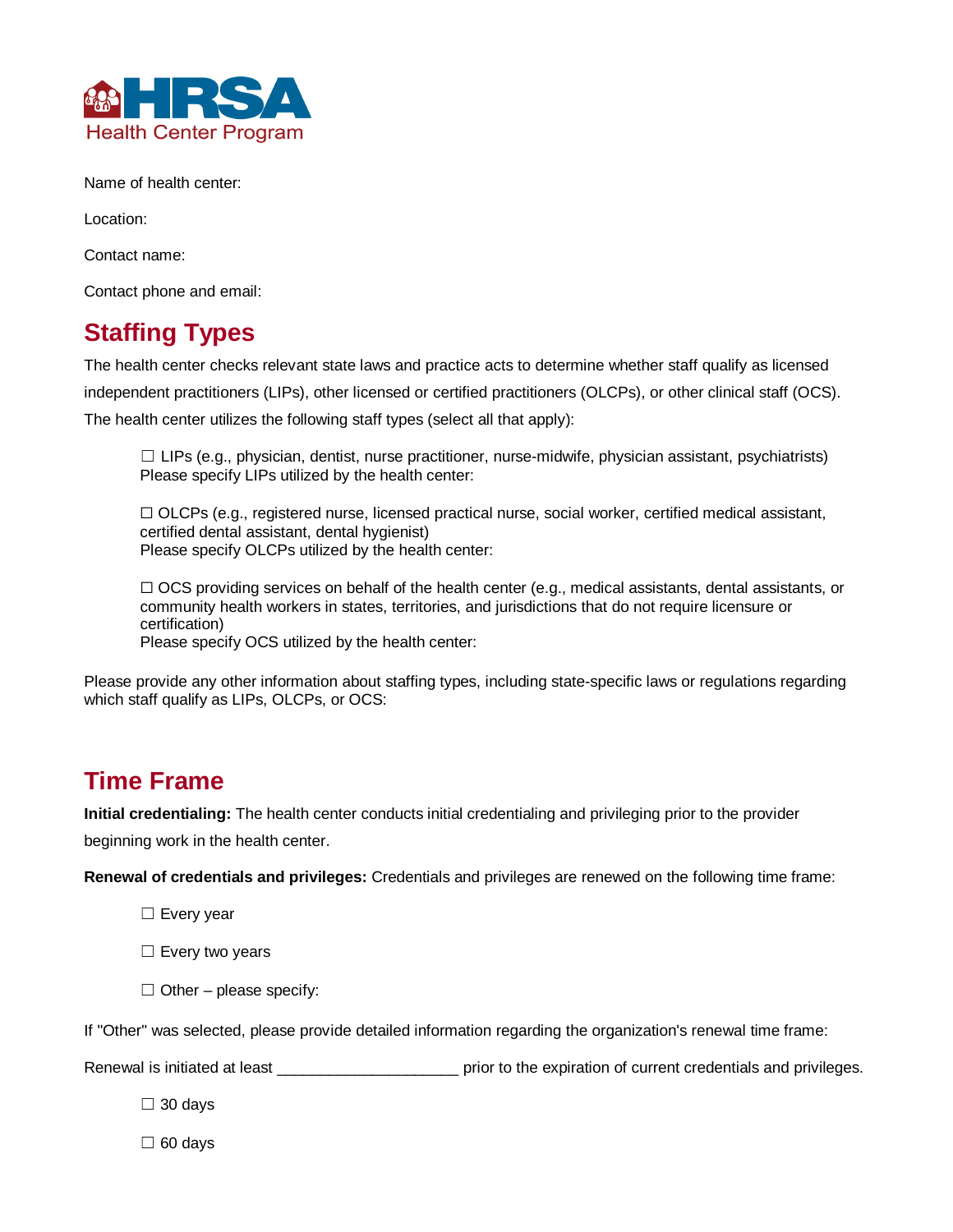

☐ 90 days

 $\Box$  Other – please specify:

Credentials that expire prior to the next renewal date are verified prior to expiration:

☐ Yes

☐ No

Please provide any other information about the renewal process:

## **Credentialing**

### *Licensed Independent Practitioners*

The required verifications for LIPs include the following information based on [Chapter 5 of the Health Center](https://bphc.hrsa.gov/programrequirements/compliancemanual/chapter-5.html#titletop)  [Program Compliance Manual:](https://bphc.hrsa.gov/programrequirements/compliancemanual/chapter-5.html#titletop)

**Current licensure, registration, and certification** are verified using [primary sources.](https://bphc.hrsa.gov/programrequirements/compliancemanual/glossary.html#primary-source-verification) The health center uses the following verification processes (select all that apply):

 $\Box$  The health center confirms through a state database that a provider's licensure, registration, and certifications are current.

 $\Box$  The health center directly corresponds (e.g., telephone, email) with the licensing or certifying body to confirm credentials.

 $\Box$  The health center verifies using the American Medical Association (AMA), American Osteopathic Association (AOA), or Educational Commission for Foreign Medical Graduates (ECFMG) profile (for physicians).

□ The health center verifies using the American Nurses Credentialing Center (ANCC), American Midwifery Certification Board (AMCB), or National Commission on Certification of Physician Assistants (NCCPA) (for non-physician LIPs).

□ The health center uses a credentials verification organization for primary source verification.

□ The health center uses another method of source verification.

If another method of source verification is used, please specify below:

**Education and training** are verified using *primary sources*. The health center uses the following verification

 $\Box$  The health center confirms a provider's education and training credentials through a state or local database that uses primary source verification.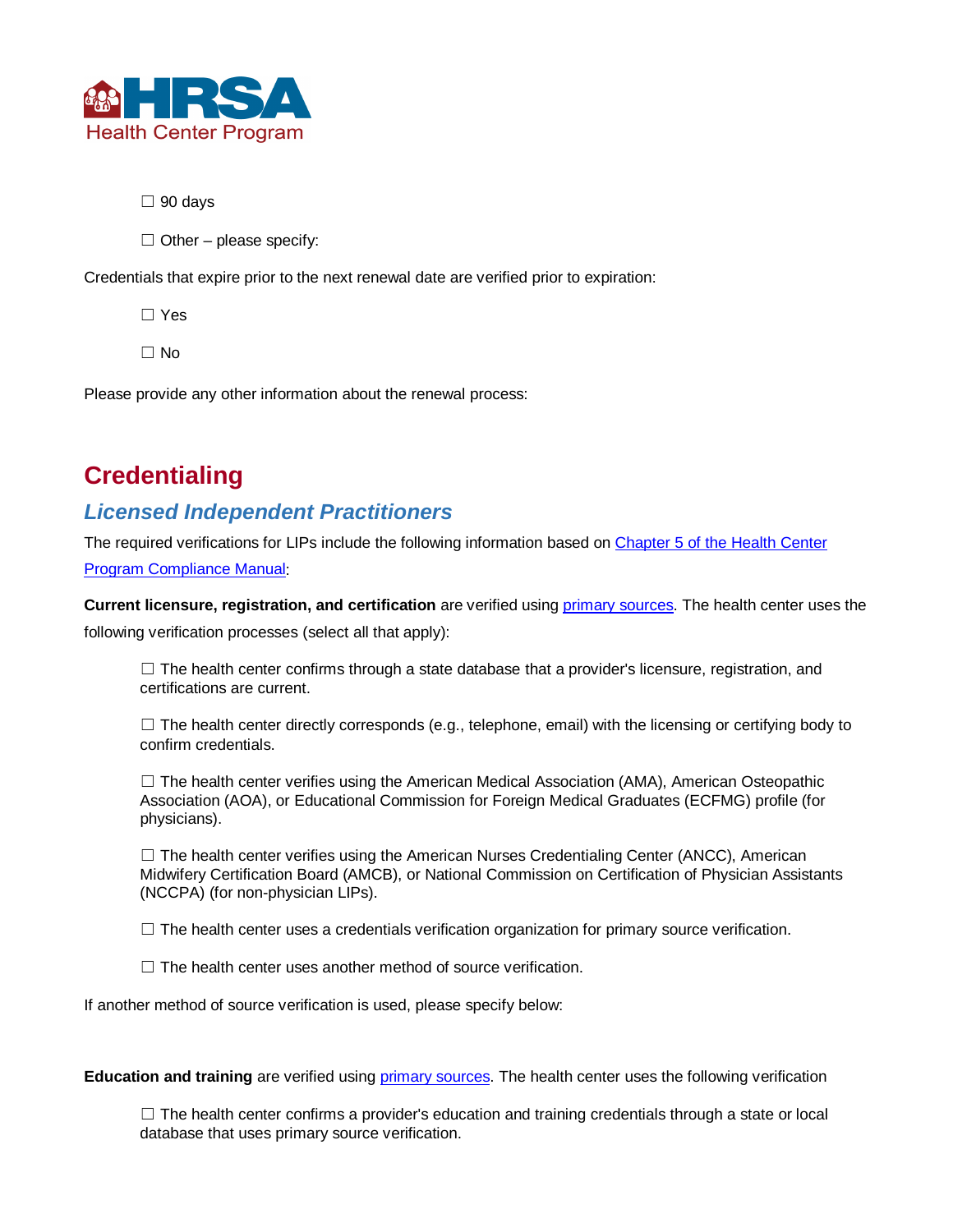

 $\Box$  The health center directly corresponds (e.g., telephone, email) with the educational institution to confirm credentials.

□ The health center verifies using the AMA, AOA, or ECFMG profile (for physicians).

- □ The health center verifies using the ANCC, AMCB, or NCCPA (for non-physician LIPs).
- □ The health center uses a credentials verification organization for primary source verification.
- □ The health center uses another method of source verification.

If another method of source verification is used, please specify below:

**National Practitioner Data Bank (NPDB)**: The health center queries the NPDB using the following method:

 $\Box$  The health center conducts a continuous query for each provider who is hired. As new information is reported, it is placed in the provider's file and reported to the appropriate health center officers. All reports are reviewed at the renewal of credentials and privileges.

 $\Box$  The health center performs an individual query for each provider at the initial appointment and at the renewal of credentials and privileges. Last query performed on [date]:

 $\Box$  The health center uses another method.

If another method of NPDB query is used, please specify below:

The health center is required to register for the NPDB and query the NPDB for all health center staff (LIPs, OLCPs, and OCS. Please provide the health center's NPDB identification number as assigned by NPDB:

**Clinical staff member identity** is verified by the following process:

 $\Box$  The health center receives a copy of the provider's government-issued picture identification (e.g., driver's license, passport).

 $\Box$  The health center uses another method.

If another method of identity verification is used, please specify below:

**Drug Enforcement Administration (DEA)** registration for LIPs who prescribe controlled dangerous substances

(e.g., physicians, dentists, psychiatrists, or physician's assistants, nurse practitioners, and nurse midwives in states in which they can practice without supervision) is verified by the following process:

 $\Box$  The health center receives a photocopy of the provider's DEA certificate.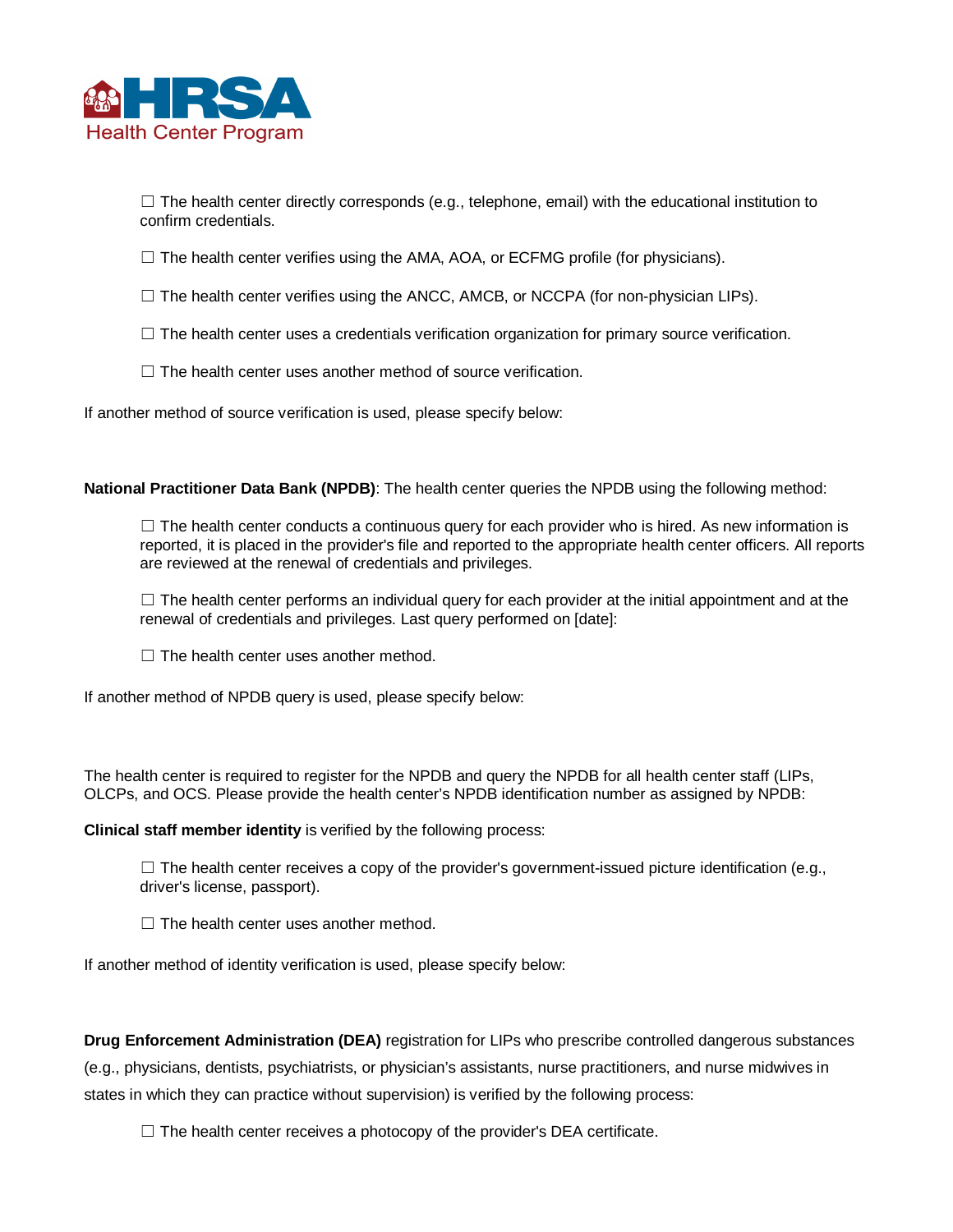

□ The health center views the original DEA certificate and documents verification in the credentials file.

- □ The health center directly corresponds (e.g., telephone, email) with the DEA to confirm registration.
- □ The health center verifies using the AMA, AOA, or ECFMG profile (for physicians).
- □ The health center verifies using the ANCC, AMCB, or NCCPA (for non-physician LIPs).
- □ The health center uses another method.

If another method of DEA registration verification is used, please specify below:

**Basic Life Support (BLS) training** is verified by the following process:

□ The health center receives a photocopy of the provider's non-expired BLS training certificate.

□ The health center views the original BLS training certificate and documents verification in the credentials file.

 $\Box$  The health center checks with the American Heart Association or other professional training program to confirm completed training.

 $\Box$  The health center uses another method.

If another method of BLS training verification is used, please specify below:

### *Other Licensed or Certified Practitioners*

The required verifications for OLCPs include the following information based on [Chapter 5: Clinical Staffing](https://bphc.hrsa.gov/programrequirements/compliancemanual/chapter-5.html#titletop) in the [Health Center Program Compliance Manual](https://bphc.hrsa.gov/programrequirements/compliancemanual/introduction.html) .

Current licensure, registration, and certification are verified using [primary sources.](https://bphc.hrsa.gov/programrequirements/compliancemanual/glossary.html#primary-source-verification) The health center uses the following verification processes (select all that apply):

 $\Box$  The health center confirms through a state database that a provider's licensure, registration, and certifications are current.

 $\Box$  The health center directly corresponds (e.g., telephone email) with the licensing or certifying body to confirm credentials.

☐ The health center verifies using the ANCC, AMCB, or NCCPA.

- □ The health center uses a credentials verification organization for primary source verification.
- $\Box$  The health center uses another method of source verification.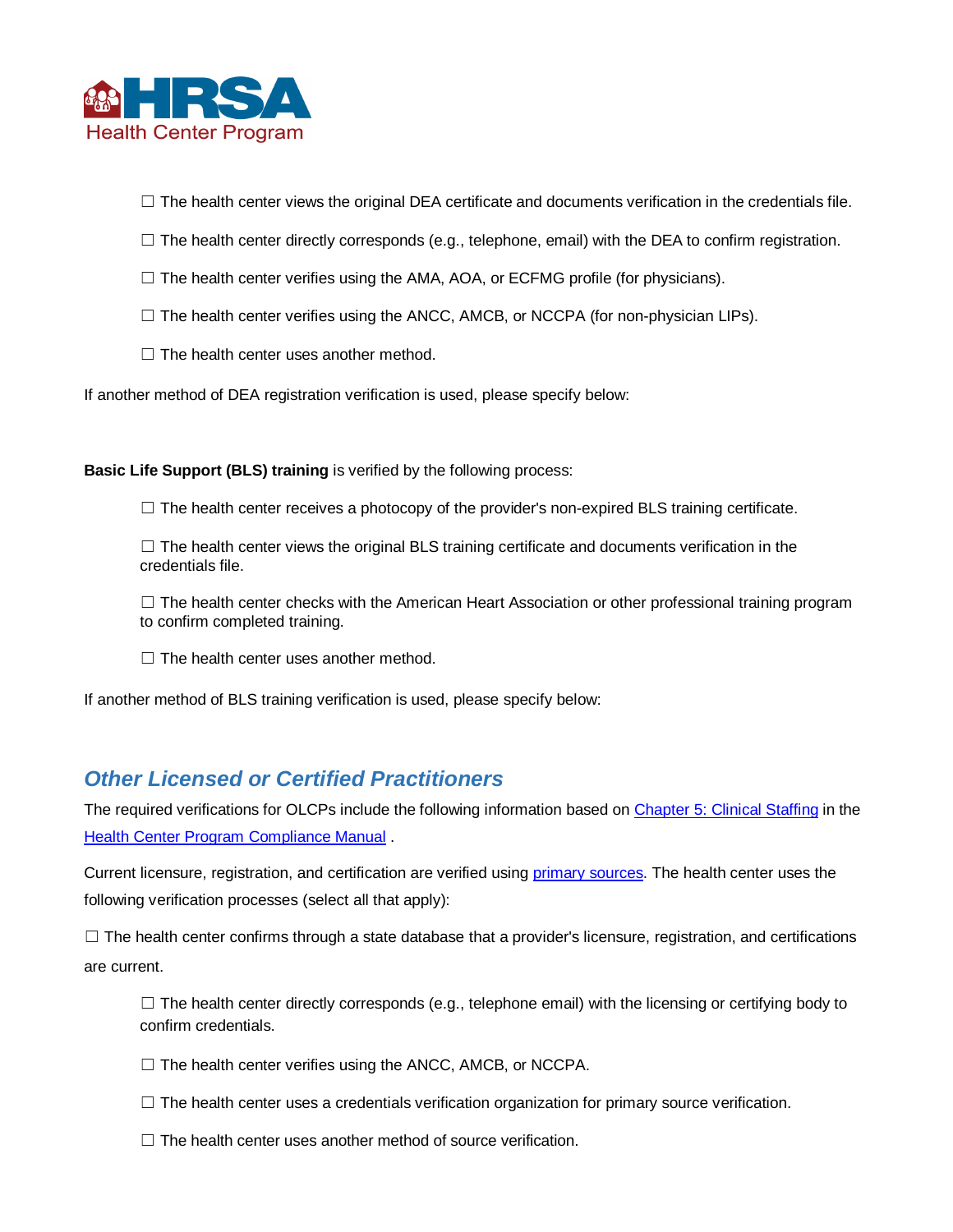

If another method of source verification is used, please specify below:

**Education and training** are verified using primary or other sources. The health center uses the following verification processes (select all that apply):

 $\Box$  The health center confirms a provider's education and training credentials through a state or local database.

 $\Box$  The health center directly corresponds (e.g., telephone, email) with the educational institution to confirm credentials.

☐ The health center verifies using the ANCC, AMCB, or NCCPA.

□ The health center uses a credentials verification organization for source verification.

□ The health center receives photocopies of diplomas and/or other applicable education/training confirmation.

 $\Box$  The health center uses another method of source verification.

If another method of source verification is used, please specify below:

#### **National Practitioner Data Bank (NPDB)**: The health center queries the NPDB using the following method:

 $\Box$  The health center conducts a continuous query for each provider who is hired. As new information is reported, it is placed in the provider's file and reported to the appropriate health center officers. All reports are reviewed at the renewal of credentials and privileges.

 $\Box$  The health center performs an individual query for each provider at the initial appointment and at the renewal of credentials and privileges.

 $\Box$  The health center uses another method.

If another method of NPDB query is used, please specify below:

#### **Clinical staff member identity** is verified by the following process:

☐ The health center receives a copy of the provider's government-issued picture identification (e.g., driver's license, passport).

 $\Box$  The health center uses another method.

If another method of identity verification is used, please specify below: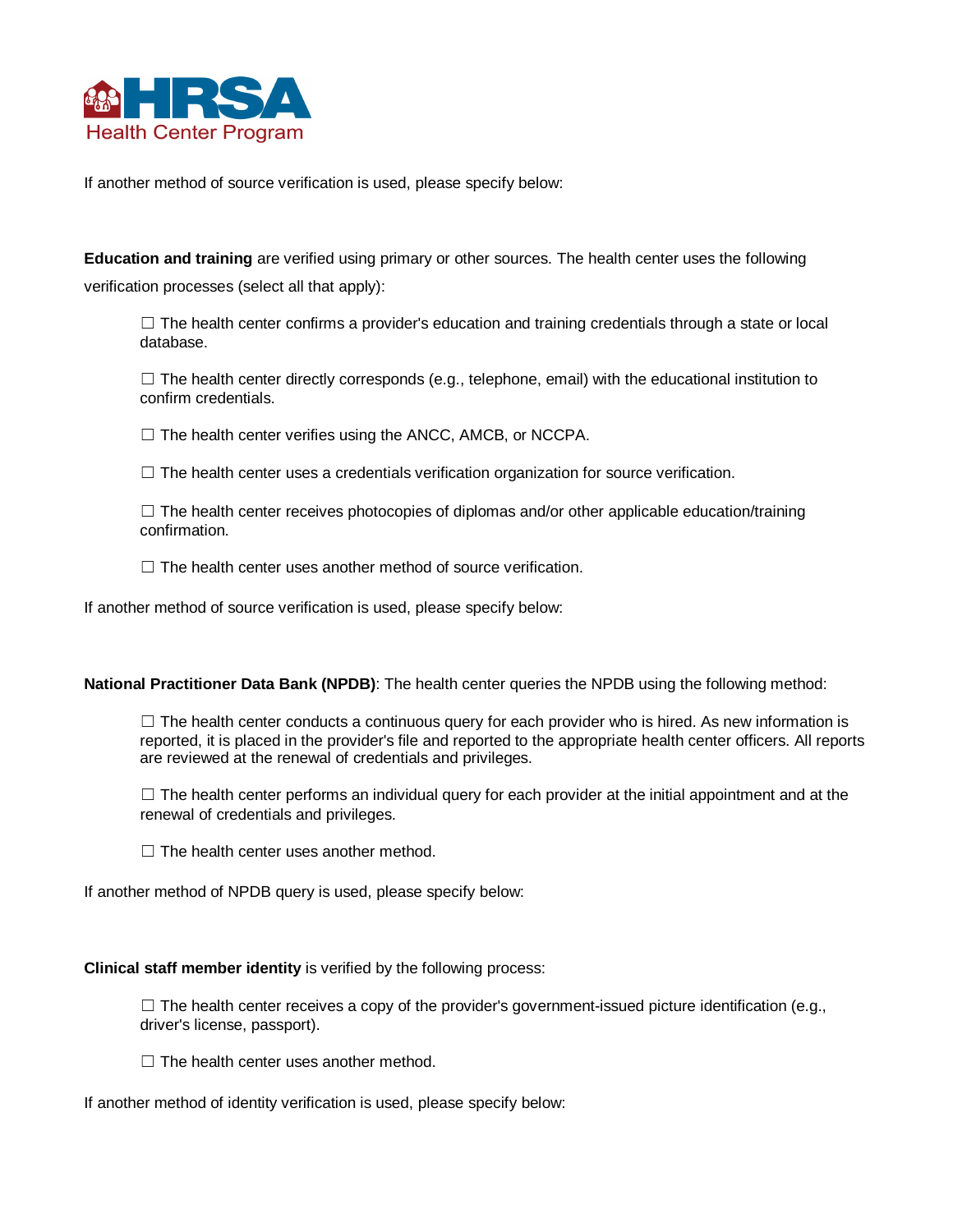

**Drug Enforcement Administration (DEA)** registration for OLCPs who prescribe controlled dangerous substances (e.g., physician assistants, nurse practitioners, or nurse midwives in states in which they must practice under supervision) is verified by the following process:

- □ The health center receives a photocopy of the provider's DEA certificate.
- □ The health center views the original DEA certificate and documents verification in the credentials file.
- ☐ The health center directly corresponds (e.g., telephone, email) with the DEA to confirm registration.
- □ The health center verifies using the ANCC, AMCB, or NCCPA (for non-physician LIPs).
- □ The health center uses another method.

If another method of DEA registration verification is used, please specify below:

**Basic Life Support (BLS) training** is verified by the following process:

□ The health center receives a photocopy of the provider's non-expired BLS training certificate.

□ The health center views the original BLS training certificate and documents verification in the credentials file.

 $\Box$  The health center checks with the American Heart Association or other professional training program to confirm completed training.

 $\Box$  The health center uses another method.

If another method of BLS training verification is used, please specify below:

### *Other Clinical Staff*

The required verifications for other clinical staff include the following information based on [Chapter 5 of the Health](https://bphc.hrsa.gov/programrequirements/compliancemanual/chapter-5.html#titletop)  [Center Program Compliance Manual.](https://bphc.hrsa.gov/programrequirements/compliancemanual/chapter-5.html#titletop)

**Education and training** are verified using primary or other sources. The health center uses the following verification processes (select all that apply):

 $\Box$  The health center confirms a provider's education and training credentials through an online database.

 $\Box$  The health center directly corresponds (e.g., telephone, email) with the educational institution to confirm credentials.

 $\Box$  The health center uses a credentials verification organization for source verification.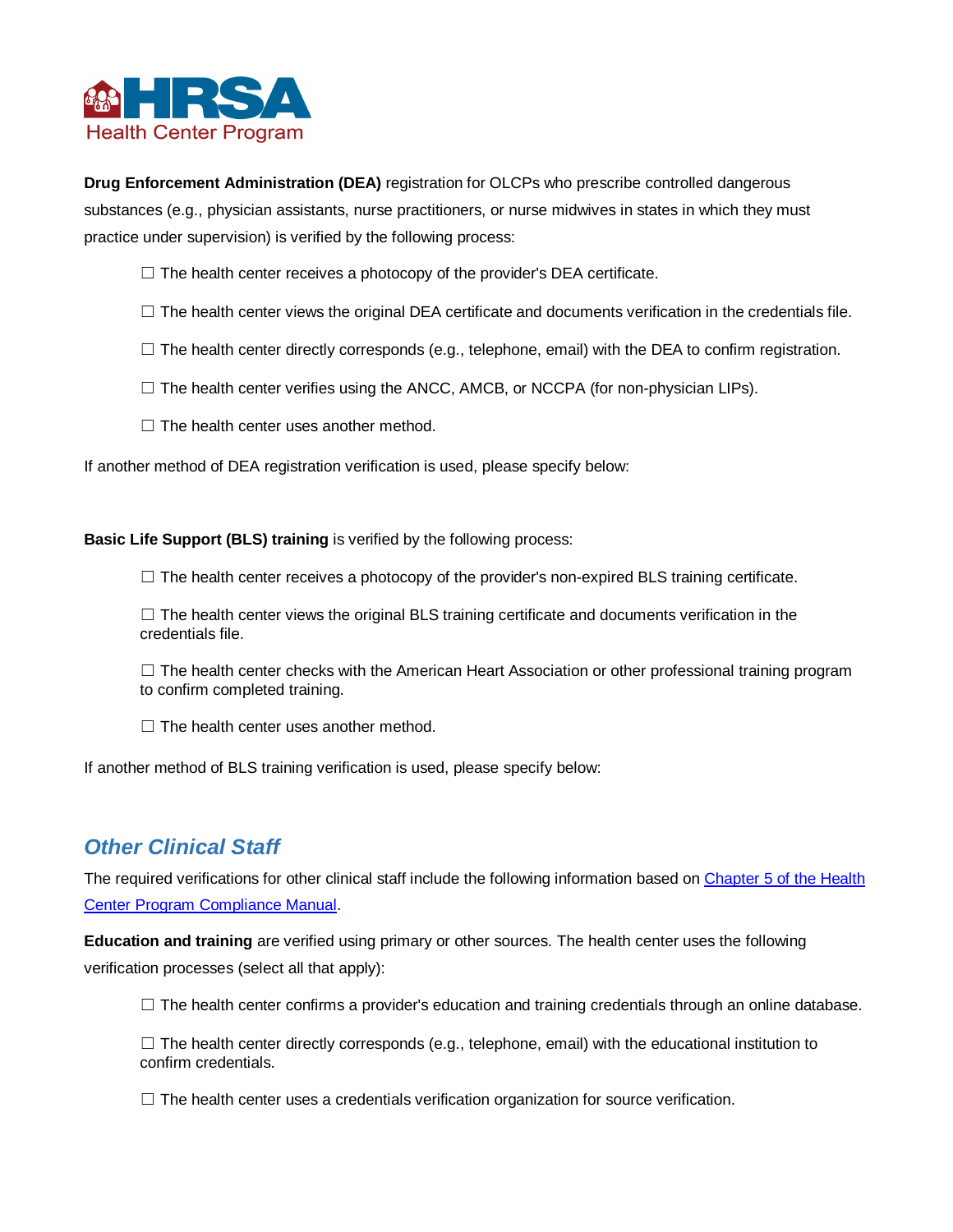

 $\Box$  The health center receives photocopies of diplomas and/or other applicable education/training confirmation.

 $\Box$  The health center uses another method of source verification.

If another method of source verification is used, please specify below:

**National Practitioner Data Bank (NPDB)**: The health center queries the NPDB using the following method:

 $\Box$  The health center conducts a continuous query for each provider who is hired. As new information is reported, it is placed in the provider's file and reported to the appropriate health center officers. All reports are reviewed at the renewal of credentials and privileges.

 $\Box$  The health center performs an individual query for each provider at the initial appointment and at the renewal of credentials and privileges.

 $\Box$  The health center uses another method.

If another method of NPDB query is used, please specify below:

**Clinical staff member identity** is verified by the following process:

 $\Box$  The health center receives a copy of the provider's government-issued picture identification (e.g., driver's license, passport).

 $\Box$  The health center uses another method.

If another method of identity verification is used, please specify below:

**Basic Life Support (BLS) training** is verified by the following process:

□ The health center receives a photocopy of the provider's non-expired BLS training certificate.

□ The health center views the original BLS training certificate and documents verification in the credentials file.

□ The health center checks with the American Heart Association or other professional training program to confirm completed training.

 $\Box$  The health center uses another method.

If another method of BLS training verification is used, please specify below: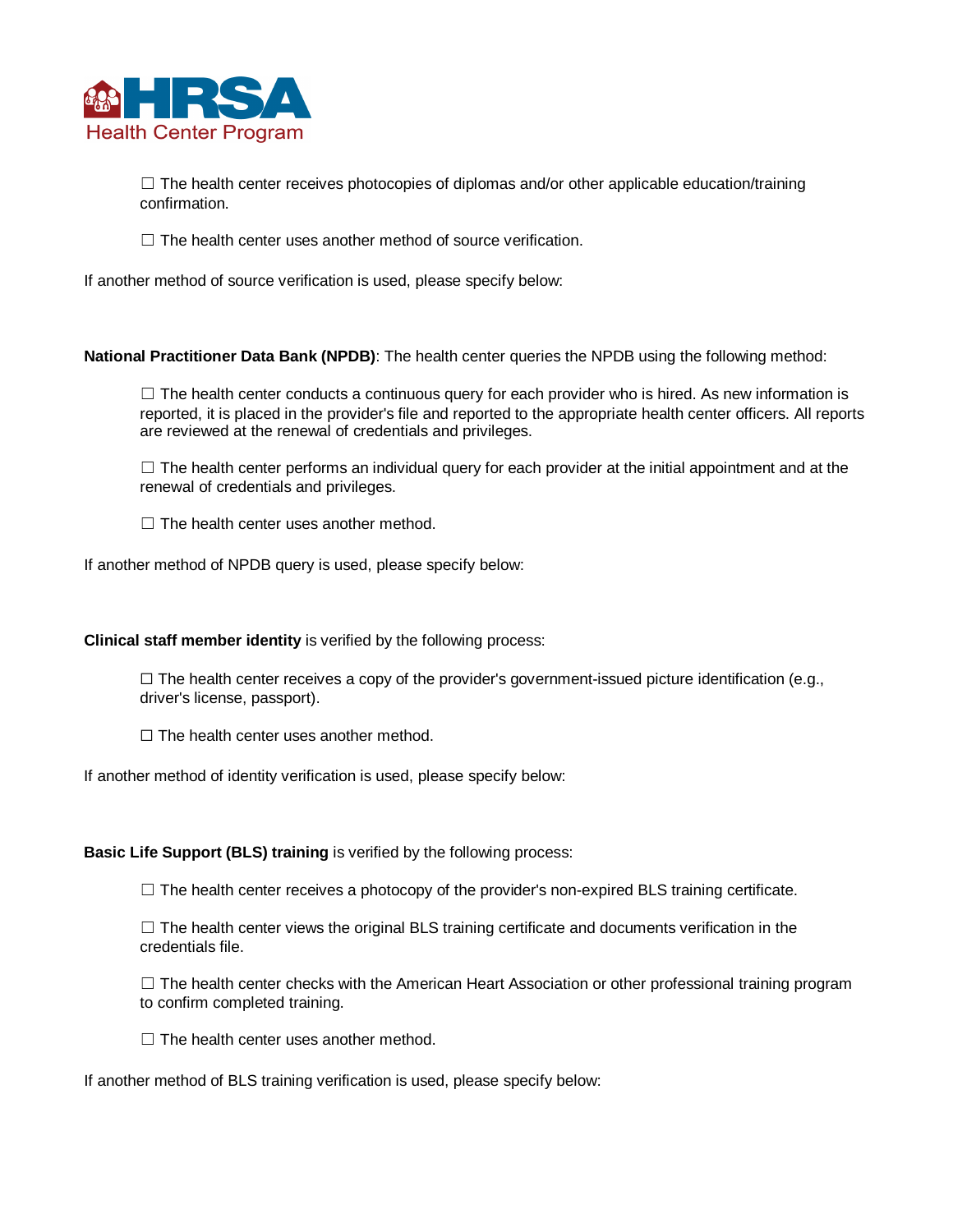

### *Other Verifications*

Verification of the following information is recommended for completeness, but not required b[y Chapter 5 of the](https://bphc.hrsa.gov/programrequirements/compliancemanual/chapter-5.html#titletop)  [Health Center Program Compliance Manual.](https://bphc.hrsa.gov/programrequirements/compliancemanual/chapter-5.html#titletop)

Please indicate which verifications below are conducted in the health center:

- □ Criminal background checks
- □ Curriculum vitae
- □ Current health insurance participation
- □ Office of Inspector General exclusion query
- ☐ Controlled Dangerous Substances registration (as applicable)
- □ Advanced Cardiovascular Life Support training (as applicable)
- ☐ Advanced Trauma Life Support training (as applicable)
- □ Pediatric Advanced Life Support training (as applicable)
- ☐ Neonatal Resuscitation Life Support training (as applicable)
- □ Affiliation attestation
- □ Hospital admitting privileges (e.g., provider employment contracts from hospitals as applicable)

Please provide any additional information about the verifications noted above:

If any other verifications are conducted, please indicate:

## **Privileging**

The health center identifies specific patient care services requiring privileging in collaboration with the CMO and senior clinical leadership. Check the boxes below to verify that the following actions are taken (select all that apply):

 $\Box$  For initial privileging, the health center verifies the applicant's current clinical competence via training, education, and, as available, reference reviews.

 $\Box$  For renewal of privileges, the health center verifies the applicant's current clinical competence via peer review or other comparable methods (for example, supervisory performance reviews).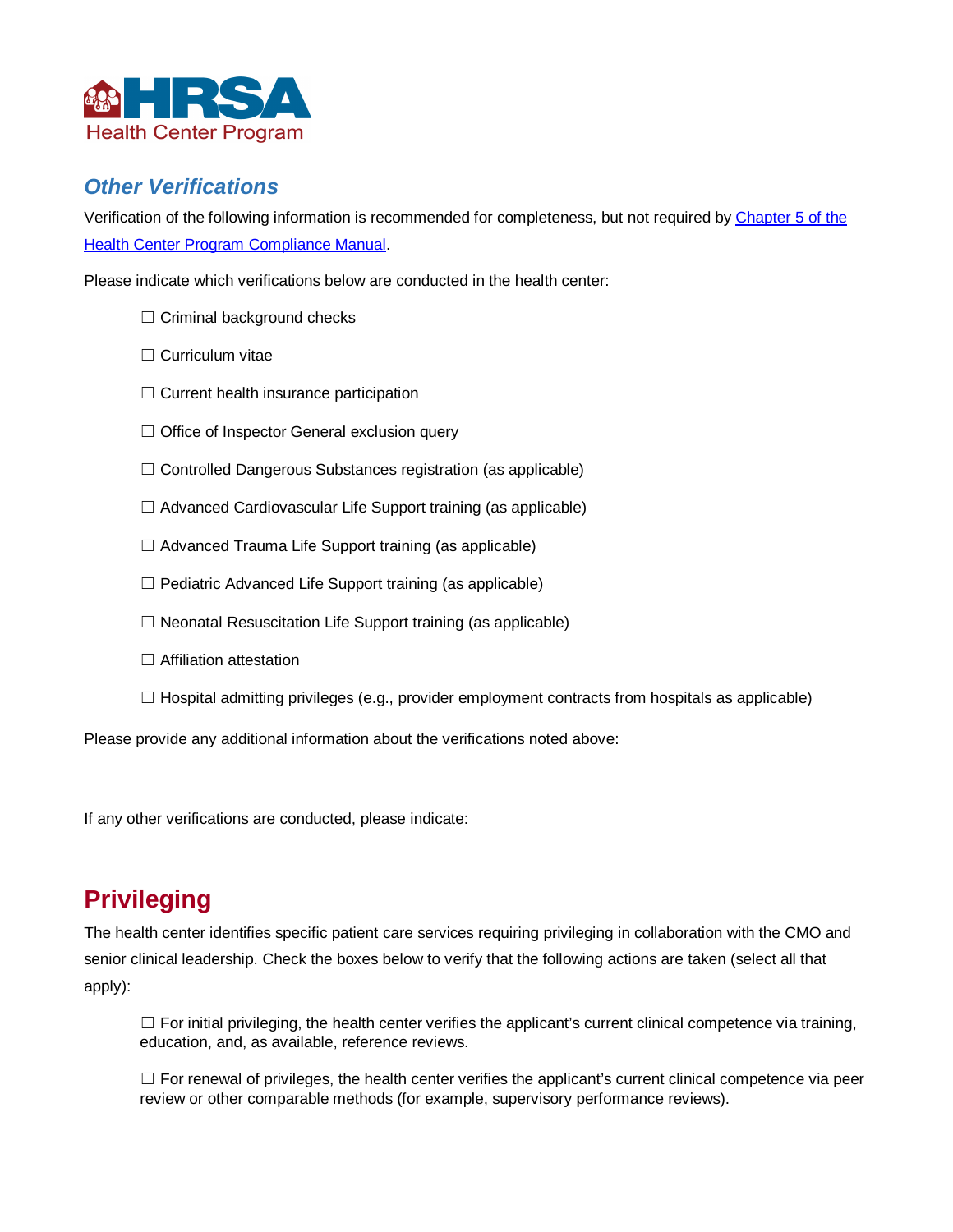

 $\Box$  The health center has a documented process for denying, modifying or removing privileges based on assessments of clinical competence and/or fitness for duty.

Please provide any additional information about processes to identify specific patient care services requiring privileging:

### *Licensed Independent Practitioners*

The required verifications for initial privileging include the following information based on Chapter 5 of the Health [Center Program Compliance Manual.](https://bphc.hrsa.gov/programrequirements/compliancemanual/chapter-5.html#titletop)

**Fitness for duty** is verified using the following process:

 $\Box$  The health center receives a completed statement or attestation of fitness for duty from the provider that is confirmed by either the director of a training program, chief of staff/services at a hospital where privileges exist, or a licensed physician designated by the health center.

 $\Box$  The health center uses another method.

If another method of confirming fitness for duty is used, please specify below:

**Immunizations and communicable disease status:** The health center verifies the following immunizations and communicable disease status (make sure to follow [state recommendations and standards](https://www.cdc.gov/phlp/publications/topic/vaccinationlaws.html) and check the [Centers](https://www.cdc.gov/vaccines/adults/rec-vac/hcw.html)  [for Disease Control and Prevention's Recommended Vaccines for Healthcare Workers](https://www.cdc.gov/vaccines/adults/rec-vac/hcw.html) to determine which immunizations are required or suggested in the state where the health center is located):

- □ Recent tuberculin skin test (PPD; purified protein derivative) results
- □ Hepatitis B
- ☐ Influenza (flu)
- □ MMR (measles, mumps, and rubella)
- ☐ Varicella (chicken pox)
- □ Tdap (tetanus, diphtheria, pertussis)
- ☐ Meningococcal
- □ Other-please specify:

Immunizations and communicable disease status are confirmed using the following process:

 $\Box$  The health center receives a photocopy of immunization records and communicable disease screenings.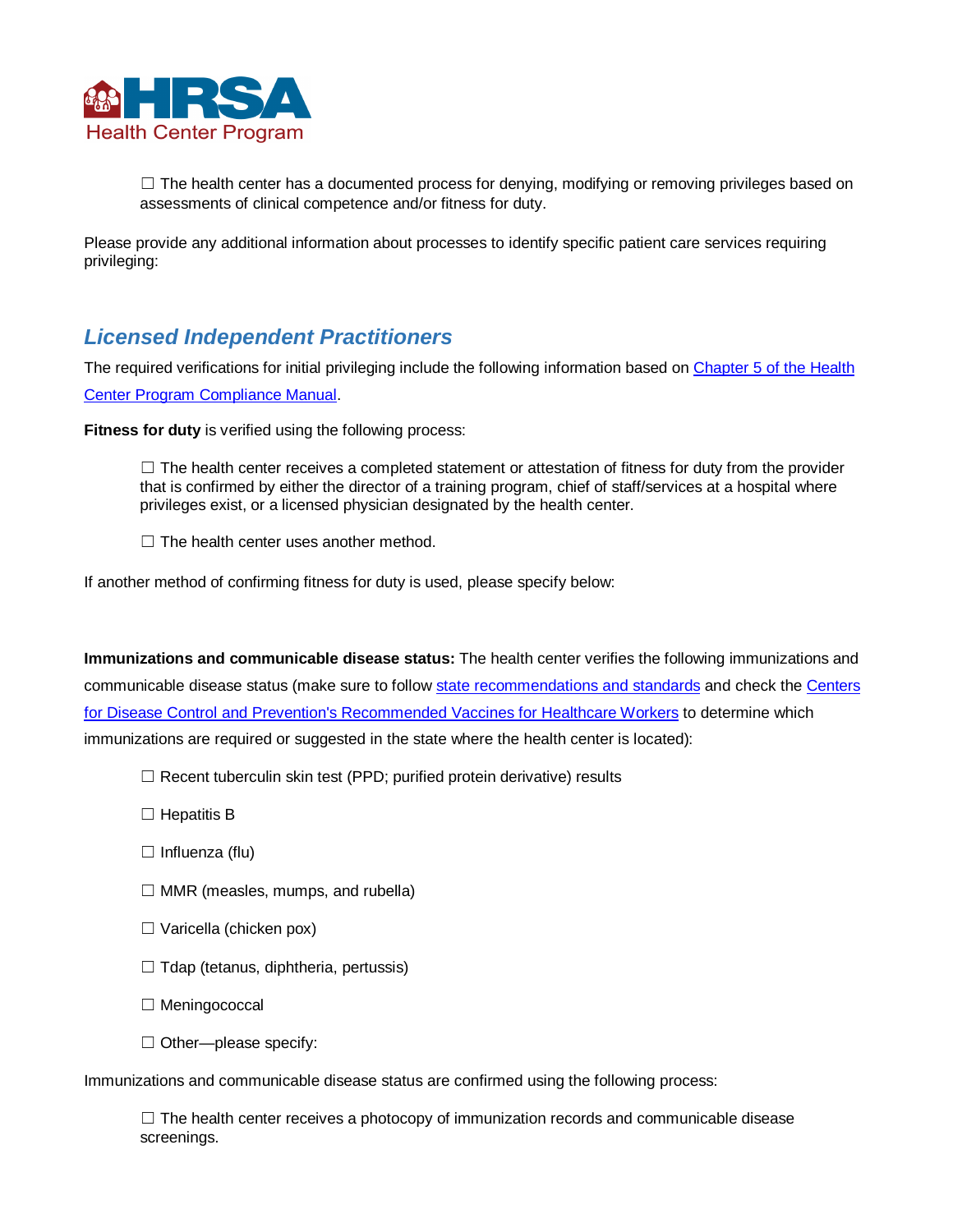

□ The health center receives a completed statement or attestation from the provider.

□ The health center uses another method.

If another method of confirming immunizations and communicable disease status is used, please specify:

**Current clinical competence** is verified using the following process for initial privileging (select all that apply):

 $\Box$  The health center receives certificates of completion from the provider verifying completion of applicable education and training.

 $\Box$  The health center receives a list of supervisor and peer references from the provider and corresponds with those references for verification.

 $\Box$  The health center uses another method.

If another method is used for verifying current clinical competence for initial privileging, please specify:

For renewal of privileges, current clinical competence is verified using the following process (select all that apply):

 $\Box$  The health center evaluates the provider's peer review records over a specified time frame (e.g., two years).

 $\Box$  The health center evaluates supervisory performance reviews over a specified time frame (e.g., two years).

 $\Box$  The health center conducts direct observation of the provider during clinical practice and documents results.

 $\Box$  The health center uses another method.

If another method is used for verifying current clinical competence for renewal of privileges, please specify:

For renewal of privileges, fitness for duty and immunization and communicable disease status are verified using the following process:

 $\Box$  The health center receives a photocopy of immunization records and communicable disease screenings.

 $\Box$  The health center receives a completed statement or attestation from the provider.

□ The health center uses another method.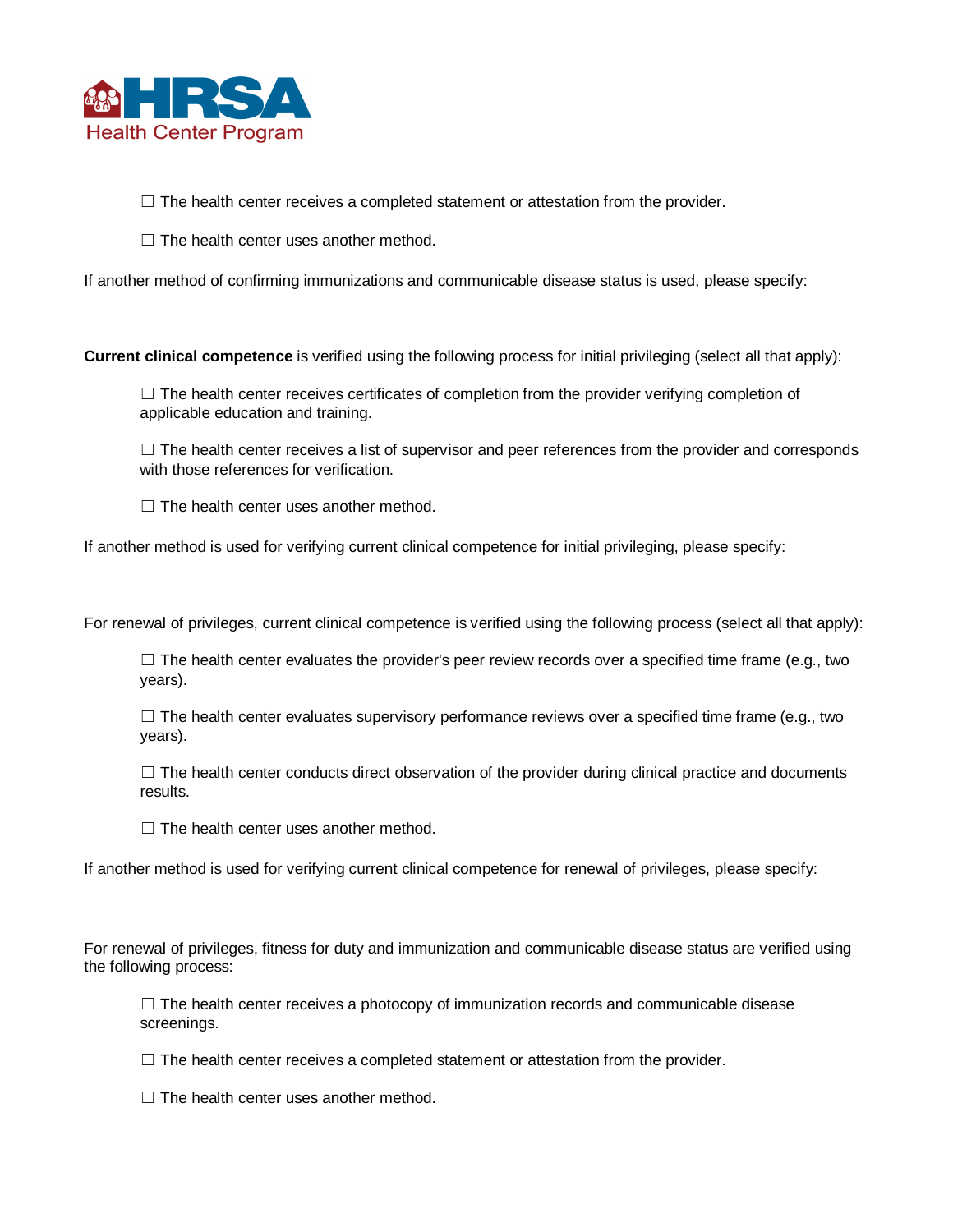

If another method is used for verifying fitness for duty and immunization and communicable disease status, please specify:

### *Other Licensed or Certified Practitioners and Other Clinical Staff*

The required verifications for initial privileging include the following information based on [Chapter 5 of the Health](https://bphc.hrsa.gov/programrequirements/compliancemanual/chapter-5.html#titletop)  [Center Program Compliance Manual.](https://bphc.hrsa.gov/programrequirements/compliancemanual/chapter-5.html#titletop)

**Fitness for duty** is verified using the following process:

 $\Box$  The health center receives a completed statement or attestation of fitness for duty from the provider that is confirmed by either the director of a training program, chief of staff/services at a hospital where privileges exist, or a licensed physician designated by the health center.

 $\Box$  The health center uses another method.

If another method of confirming fitness for duty is used, please specify below:

**Immunizations and communicable disease status:** The health center verifies the following immunizations and communicable disease status (make sure to follow [state recommendations and standards](https://www.cdc.gov/phlp/publications/topic/vaccinationlaws.html) and check the Centers [for Disease Control and Prevention's Recommended Vaccines for Healthcare Workers](https://www.cdc.gov/vaccines/adults/rec-vac/hcw.html) to determine which immunizations are required or suggested in the state where the health center is located):

□ Recent tuberculin skin test (PPD; purified protein derivative) results

□ Hepatitis B

□ Influenza (flu)

□ MMR (measles, mumps, and rubella)

- ☐ Varicella (chicken pox)
- ☐ Tdap (tetanus, diphtheria, pertussis)
- ☐ Meningococcal
- □ Other-please specify:

Immunizations and communicable disease status are confirmed using the following process:

 $\Box$  The health center receives a photocopy of immunization records and communicable disease screenings.

 $\Box$  The health center receives a completed statement or attestation from the provider.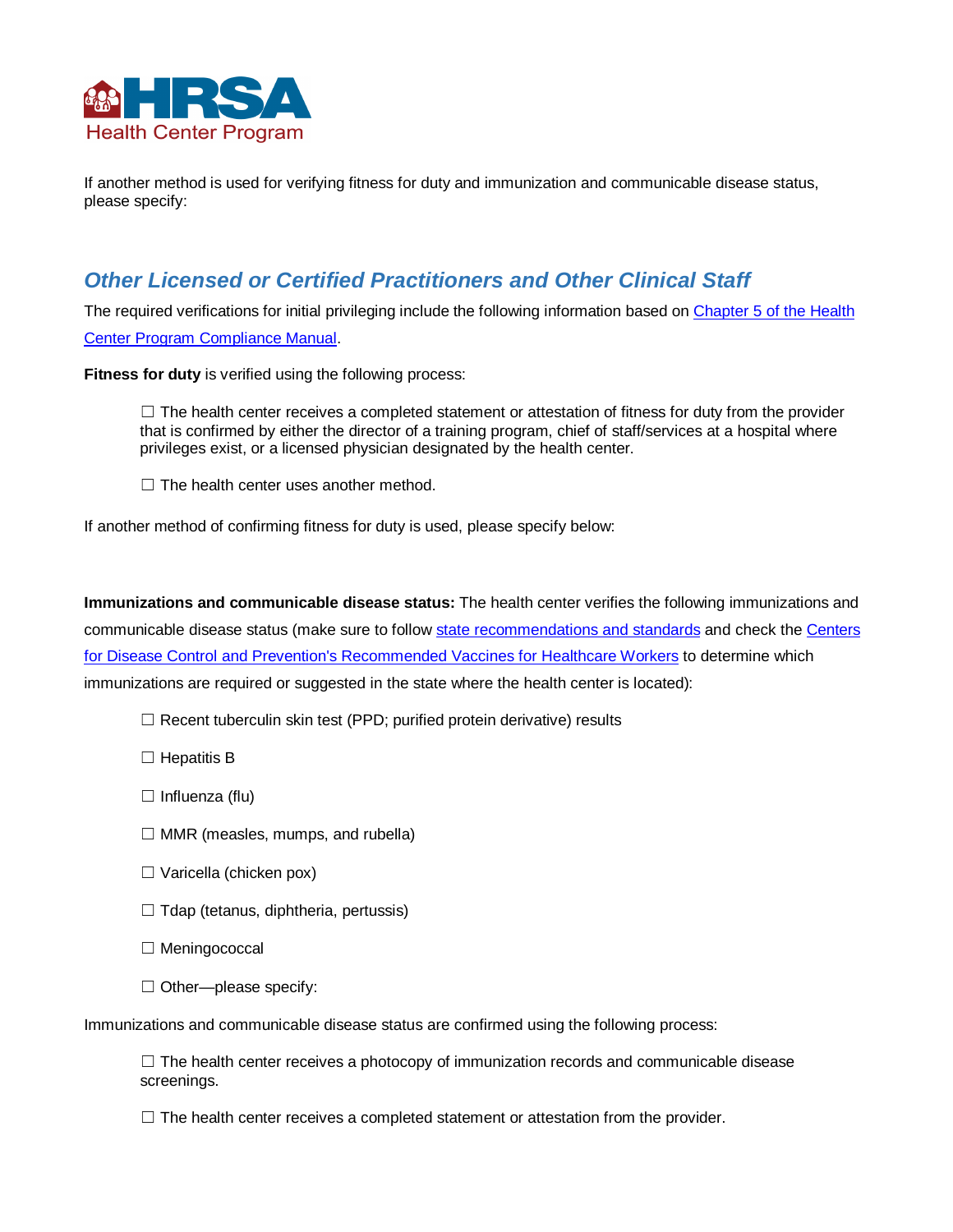

 $\Box$  The health center uses another method.

If another method of confirming immunizations and communicable disease status is used, please specify:

**Current clinical competence** is verified using the following process for initial privileging (select all that apply):

 $\Box$  The health center receives certificates of completion from the provider verifying completion of applicable education and training.

 $\Box$  The health center receives a list of supervisor and peer references from the provider and corresponds with those references for verification.

 $\Box$  The health center uses another method.

If another method is used for verifying current clinical competence for initial privileging, please specify:

For renewal of privileges, current clinical competence is verified using the following process (select all that apply):

 $\Box$  The health center evaluates the provider's peer review records over a specified time frame (e.g., two years).

 $\square$  The health center evaluates supervisory performance reviews over a specified time frame (e.g., two years).

 $\Box$  The health center conducts direct observation of the provider during clinical practice and documents results.

 $\Box$  The health center uses another method.

If another method is used for verifying current clinical competence for renewal of privileges, please specify:

For renewal of privileges, fitness for duty and immunization and communicable disease status are verified using the following process:

 $\Box$  The health center receives a photocopy of immunization records and communicable disease screenings.

□ The health center receives a completed statement or attestation from the provider.

□ The health center uses another method.

If another method is used for verifying fitness for duty and immunization and communicable disease status, please specify: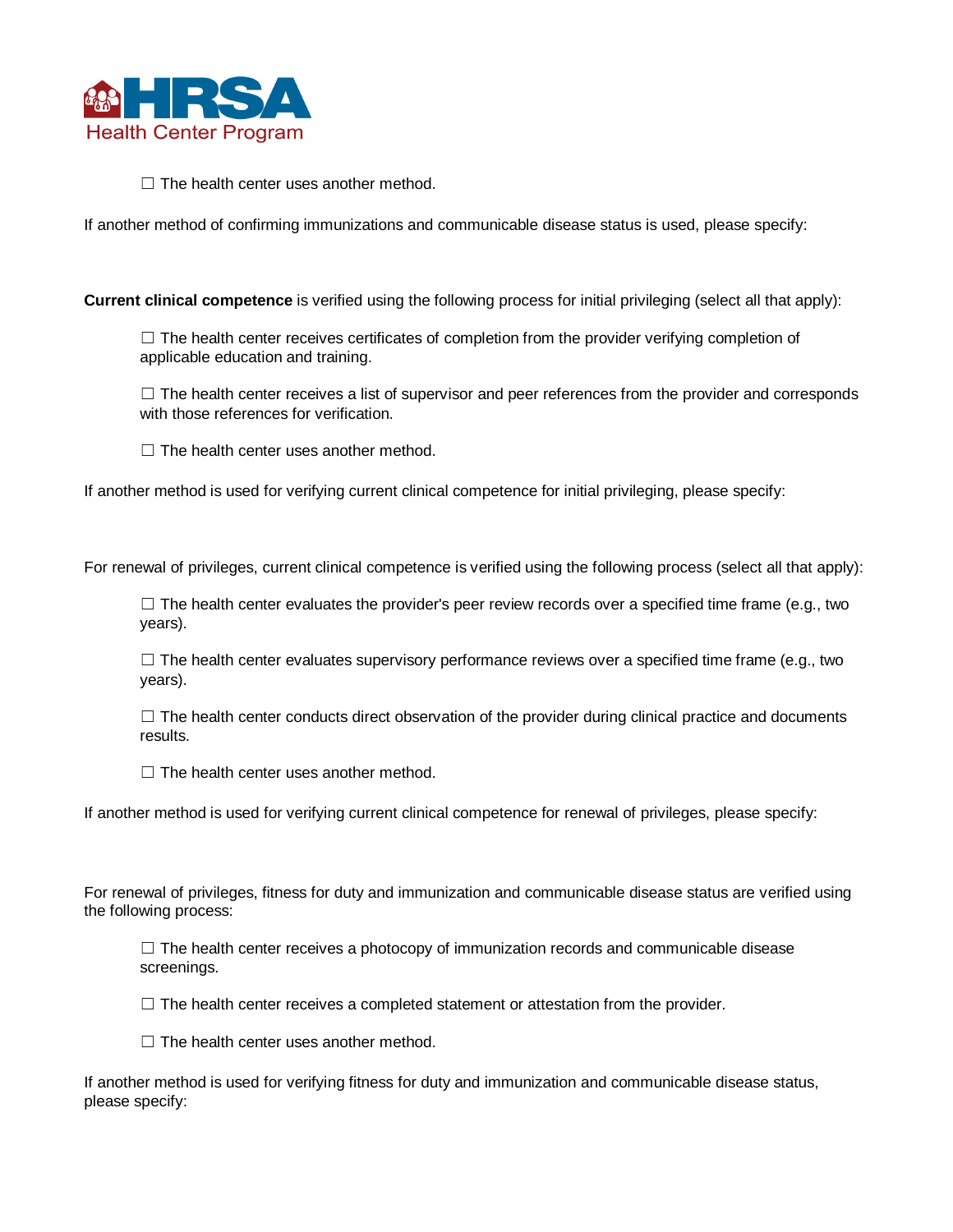

## **Approval, Modification, or Denial of Privileges**

Approval authority for credentialing and privileging LIPs is the responsibility of:

- □ The health center board of directors
- □ An individual or entity designated by the board. Please specify:
- □ Other-please specify:

Approval authority for credentialing and privileging OLCPs and OCS is the responsibility of:

☐ The credentialing coordinator/credentialing committee

□ The supervisor of the OLCP or OCS

□ Other-please specify:

Please describe the health center's process for approval of credentials and privileges of LIPs, OLCPs, and OCS:

The health center has an appeals process in conjunction with credentialing and privileging determinations (recommended but not required by HRSA):

☐ Yes

☐ No

If an appeals process is used for LIPs, OLCPs, or OCS, please specify:

The health center implements corrective action plans in conjunction with the denial, modification, or removal of privileges (recommended but not required by HRSA):

☐ Yes

☐ No

If a corrective action plan is used, please specify:

### **Temporary Privileges in Emergency Situations**

Temporary privileges are allowed to support healthcare professionals, including volunteers, in responding to declared public health emergencies affecting the health center's population or community at large (see [PAL 2017-](https://bphc.hrsa.gov/sites/default/files/bphc/ftca/pdf/pal-2017-07.pdf) [07\)](https://bphc.hrsa.gov/sites/default/files/bphc/ftca/pdf/pal-2017-07.pdf).